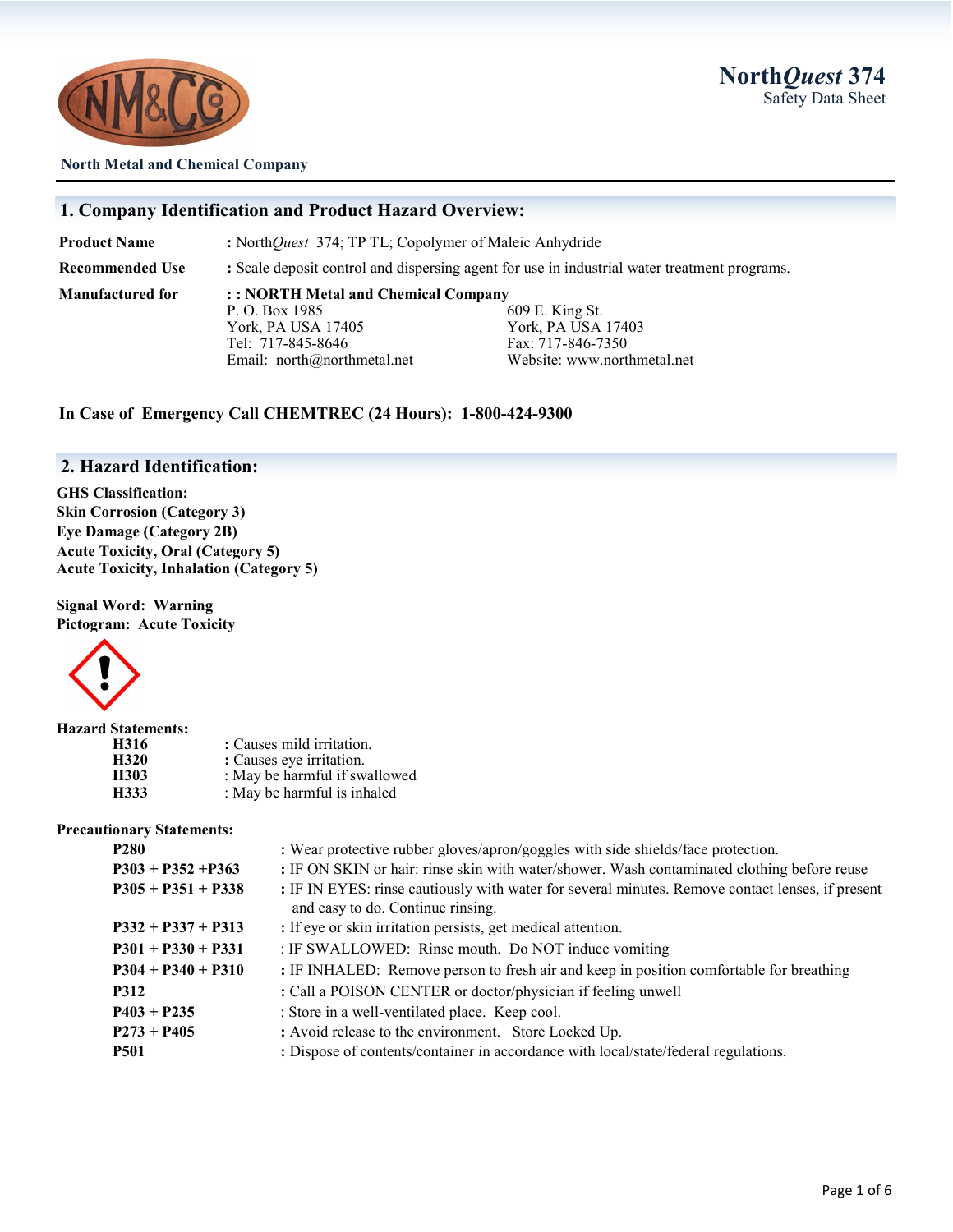### **3. Composition/Information on Ingredient:**

**Chemical Name : North***Quest* **374;** TP TL; Copolymer of maleic anhydride and sulfonated styrene.

**Chemical Family :** Maleic based copolymer.

**Chemical Formula/ Structure :** N/A

| Substance:                                           | <b>CAS Number:</b> | <b>Hazard</b>                                                                                                                                                                                                                                                                                                                                                                                                                                                              | Compo. $(\% )$ |
|------------------------------------------------------|--------------------|----------------------------------------------------------------------------------------------------------------------------------------------------------------------------------------------------------------------------------------------------------------------------------------------------------------------------------------------------------------------------------------------------------------------------------------------------------------------------|----------------|
| Copolymer of maleic anhydride /sulfonated<br>styrene | 68037-40-1         | See section 2                                                                                                                                                                                                                                                                                                                                                                                                                                                              | Proprietary    |
| Water                                                | 7732-18-5          | $\frac{1}{2} \left( \frac{1}{2} \right) \left( \frac{1}{2} \right) \left( \frac{1}{2} \right) \left( \frac{1}{2} \right) \left( \frac{1}{2} \right) \left( \frac{1}{2} \right) \left( \frac{1}{2} \right) \left( \frac{1}{2} \right) \left( \frac{1}{2} \right) \left( \frac{1}{2} \right) \left( \frac{1}{2} \right) \left( \frac{1}{2} \right) \left( \frac{1}{2} \right) \left( \frac{1}{2} \right) \left( \frac{1}{2} \right) \left( \frac{1}{2} \right) \left( \frac$ | Proprietary    |

### **4. First Aid Measures:**

| <b>Eyes</b>                        | : Flush skin with running water for at least fifteen minutes. Remove any contact lenses. If irritation<br>persists, get medical aid.                              |
|------------------------------------|-------------------------------------------------------------------------------------------------------------------------------------------------------------------|
| <b>Skin</b>                        | : Remove contaminated clothing. Flush skin with running water for fifteen minutes. If irritation persists,<br>get medical aid.                                    |
| Ingestion                          | : If the product is swallowed, do not induce vomiting. Call doctor/physician/poison center immediately.<br>Never give anything by mouth to an unconscious person. |
| <b>Inhalation</b>                  | : If safe to do so, remove individual from further exposure. Keep warm and at rest. If cough or other<br>symptoms develop, call doctor/poison center immediately. |
| <b>PPE</b> for first<br>responders | : Gloves and safety goggles are highly recommended.                                                                                                               |

### **5. Fire Fighting Measures:**

| Flash Point $(°C)$                                           | $: > 143^{\circ}C$                                                                                                                                                                                                                                                                                                                                                                                                                                                                                                                                |
|--------------------------------------------------------------|---------------------------------------------------------------------------------------------------------------------------------------------------------------------------------------------------------------------------------------------------------------------------------------------------------------------------------------------------------------------------------------------------------------------------------------------------------------------------------------------------------------------------------------------------|
| <b>Flammable Limits</b>                                      | : Not applicable.                                                                                                                                                                                                                                                                                                                                                                                                                                                                                                                                 |
| <b>Autoignition Temp.</b>                                    | : Not applicable.                                                                                                                                                                                                                                                                                                                                                                                                                                                                                                                                 |
| <b>Flammable Class</b>                                       | : Not applicable.                                                                                                                                                                                                                                                                                                                                                                                                                                                                                                                                 |
| <b>Flame Propagation or</b><br><b>Burning Rate of Solids</b> | : Not available.                                                                                                                                                                                                                                                                                                                                                                                                                                                                                                                                  |
| <b>General Hazard</b>                                        | : Evacuate personnel downwind in-order to avoid inhalation of irritating and/or harmful fumes and smoke.                                                                                                                                                                                                                                                                                                                                                                                                                                          |
| <b>Extinguishing Media</b>                                   | : Water spray, chemical-type foam, dry chemical. Appropriate for the surrounding area.                                                                                                                                                                                                                                                                                                                                                                                                                                                            |
| <b>Hazardous Combustion</b><br><b>Products</b>               | : Carbon monoxide, carbon dioxide, & sulfur oxides.                                                                                                                                                                                                                                                                                                                                                                                                                                                                                               |
|                                                              | Fire Fighting Procedures: This product is a non-flammable substance. However, hazardous decomposition and combustion<br>products such as carbon and sulfur oxides are formed if product is burning. Cool exposed containers<br>with water spray to prevent over heating.                                                                                                                                                                                                                                                                          |
|                                                              | Fire Fighting Equipment: Respiratory and eye protection are required for fire fighting personnel. Full protective equipment<br>(bunker gear) and self-contained breathing apparatus (SCBA) should be used for all indoor fires and any<br>significant outdoor fires. Evacuate area and fight fire from safe distance or a protected location. Move<br>fire-exposed containers, if allowable without sacrificing the safety of the firefighters. If possible,<br>firefighters should control run-off water to prevent environmental contamination. |
| <b>Sensitivity to Static</b><br><b>Discharge</b>             | : Not sensitive.                                                                                                                                                                                                                                                                                                                                                                                                                                                                                                                                  |
| <b>Sensitivity to</b><br><b>Mechanical Impact</b>            | : Not sensitive.                                                                                                                                                                                                                                                                                                                                                                                                                                                                                                                                  |



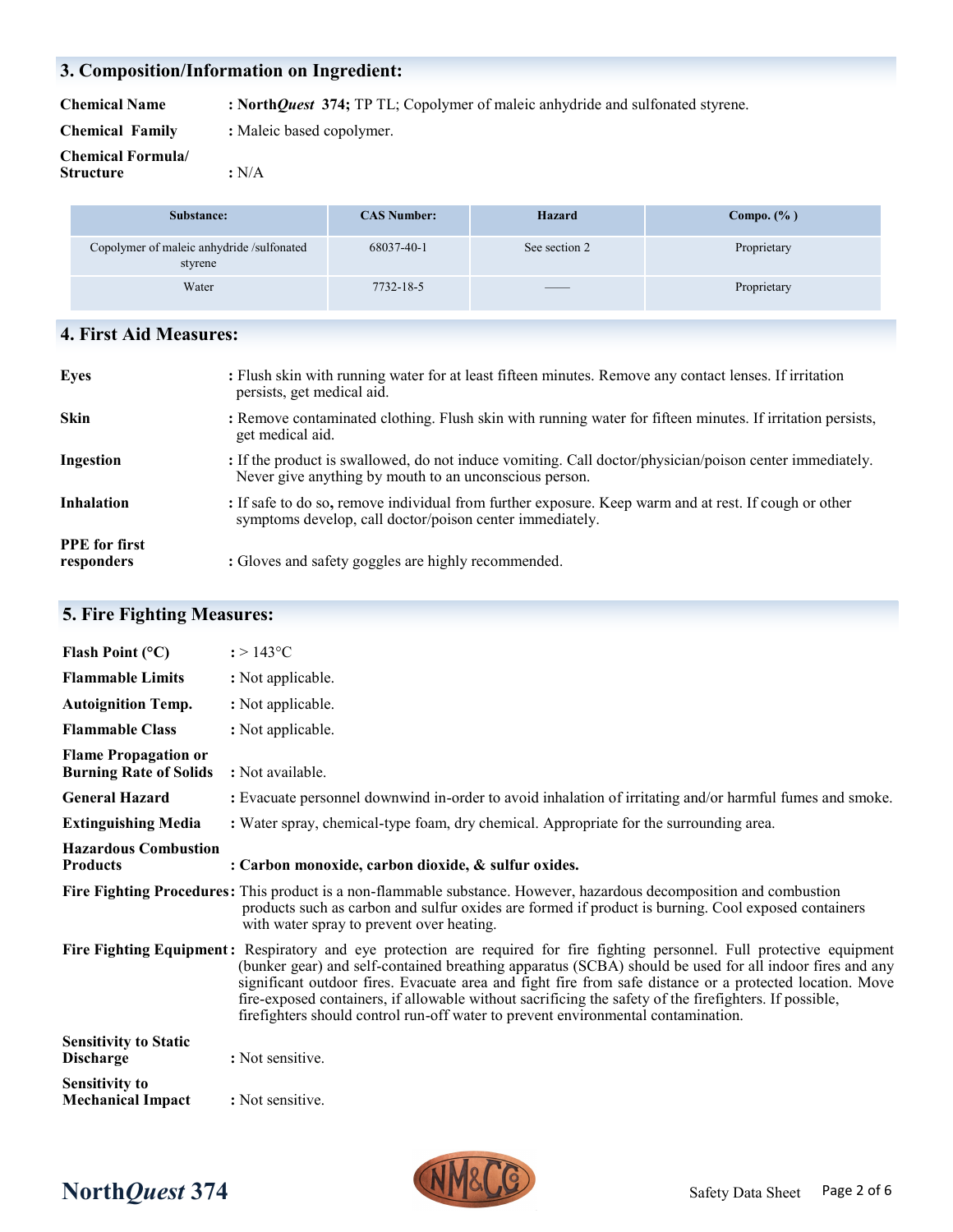#### **6. Accidental Release Measures:**

| <b>Protective Gear for</b><br>Personnel:    | For Small Spill : Safety glasses or chemical splash goggles, chemically resistant gloves (rubber/latex), chemically<br>resistant boots, and any appropriate body protection to minimize direct contact to the skin.                                                                                                                                 |
|---------------------------------------------|-----------------------------------------------------------------------------------------------------------------------------------------------------------------------------------------------------------------------------------------------------------------------------------------------------------------------------------------------------|
|                                             | For Large Spill: Triple gloves (rubber and nitrile over latex), chemical resistant suit, boots, hard hat, full face mask/an air<br>purifying respirator (NIOSH approved). Self contained breathing apparatus must be worn in situations<br>where fumigant gas generation and low oxygen levels are a consequence of contamination from the<br>leak. |
| <b>Spill Clean-up</b><br><b>Procedures:</b> |                                                                                                                                                                                                                                                                                                                                                     |
|                                             | For Small Spill : In the event of a small spill, the leak should be contained with an absorbent pad and placed in a properly<br>labeled waste disposal container immediately. Do not let chemical/spill waste enter the environment.                                                                                                                |
|                                             | For Large Spill: In the event of a large spill, contain the spill immediately and dispose according to state, federal, and<br>local hazardous waste regulation. Do not let chemic/spill waste enter the environment.                                                                                                                                |
| Environmental<br><b>Precaution</b>          | : Water spill: use appropriate containment to avoid run off or release to sewer or other waterways.<br>Land spill: use appropriate containment to avoid run off or release to ground.<br>General precaution: remove containers of strong acid and alkali from the release area.                                                                     |
| <b>Release Notes</b>                        | : If spill could potentially enter any waterway, including intermittent dry creeks, contact local authorities.                                                                                                                                                                                                                                      |

#### **7. Handling and Storage:**

| <b>Handling</b> | : Use appropriate personal protective equipment as specified in Section 8. Handle in a well-ventilated |  |  |  |  |
|-----------------|--------------------------------------------------------------------------------------------------------|--|--|--|--|
|                 | area. Handle in a manner consistent with good industrial/manufacturing techniques and practices.       |  |  |  |  |
|                 | Wash hands thoroughly with soap and water after use. Remove contaminated clothing and protective       |  |  |  |  |
|                 | equipment before entering eating areas.                                                                |  |  |  |  |
| $\sim$          |                                                                                                        |  |  |  |  |

**Storage :** Store in a cool, dry well-ventilated area. Keep containers closed when not in use. Keep product isolated from incompatible materials/conditions.

#### **8. Exposure Controls and Personal Protection:**

**Engineering Controls :** Use appropriate engineering controls to minimize exposure to vapors generated via routine use. Maintain adequate ventilation of workplace and storage areas. **Personal Protective Equipment** : Eyes and face: Wear safety glasses with side shields or goggles when handling this material.

 **Skin:** Avoid direct contact with skin. Wear chemically resistant gloves, apron, boots or whole bodysuit when handling this product. **Respiratory:** Avoid breathing vapor or mist. Use NIOSH approved respiratory protection equipment when air borne exposure is excessive. If used, full face-piece replaces the need for face shield and/or chemical goggles. Consult the respirator manufacturer to determine the appropriate type of equipment for a given application.

**Work Hygienic Practices:** Facilities storing or using this material should be equipped with emergency eyewash, and a safety shower. Good personal hygiene practices should always be followed.

#### **Exposure Limits:**

| Substance:                                           | CAS No.:   | <b>OSHA STEL</b> | <b>OSHA PEL</b> | <b>ACGIH TLV</b> | <b>ACGIH STEL</b> |
|------------------------------------------------------|------------|------------------|-----------------|------------------|-------------------|
| Copolymer of maleic anhydride /sulfonated<br>stvrene | 68037-40-1 | N/A              | N/A             | N/A              | N/A               |

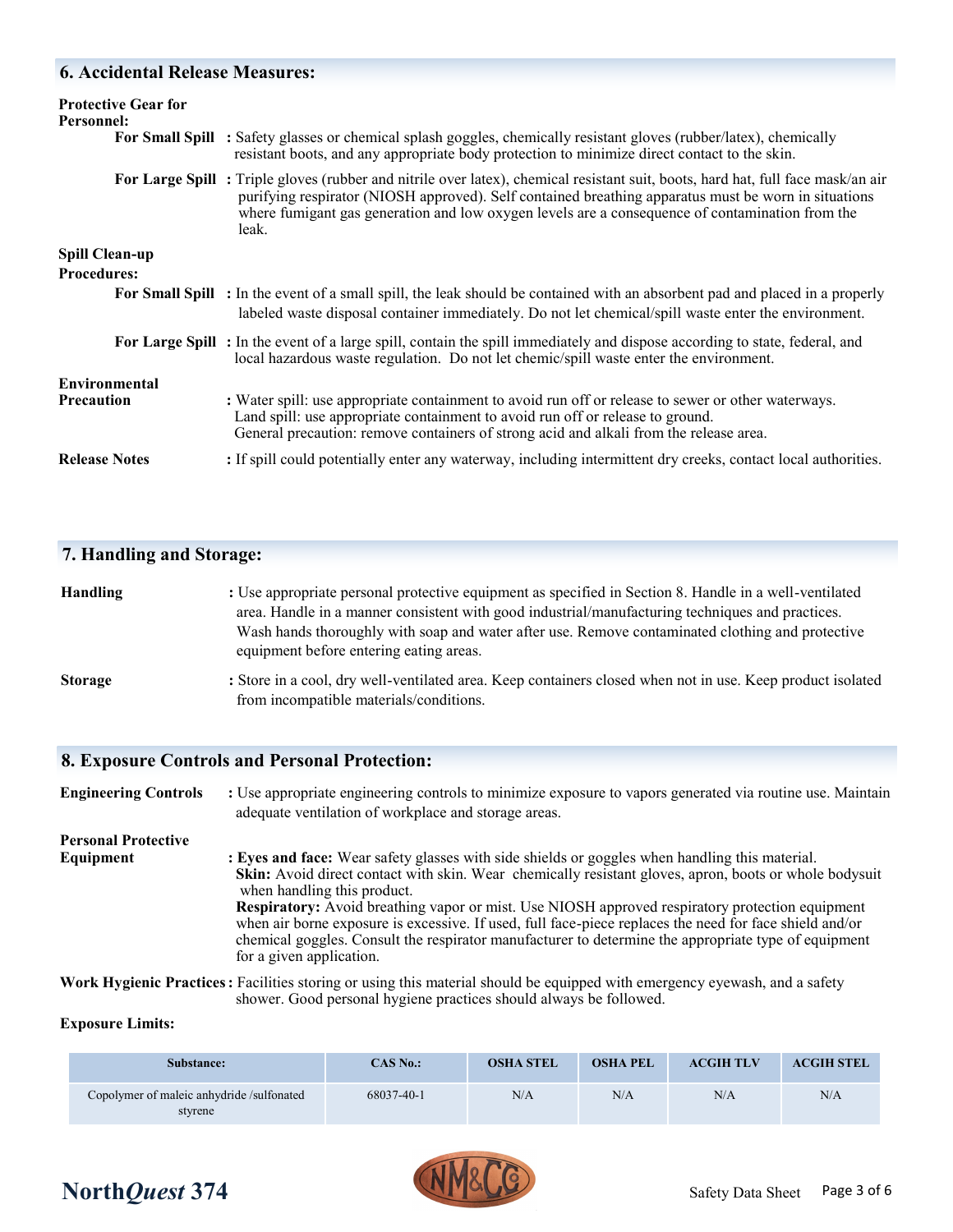## **9. Chemical and Physical Properties:**

| Appearance                    | : Liquid           | <b>Decomposition Temp.</b>   | : Not available                    |
|-------------------------------|--------------------|------------------------------|------------------------------------|
| Odor                          | : Characteristic   | <b>Evaporation Rate</b>      | : Not available                    |
| <b>Odor threshold</b>         | : Not available    | <b>Flammability</b>          | : Not available                    |
| Color                         | : Amber Liquid     | <b>Upper Explosive Limit</b> | : Not available                    |
| pH (1% Solution)              | $: 7.0 - 9.0$      | <b>Vapor Pressure</b>        | : Not available                    |
| <b>Melting Point</b>          | : Not available    | <b>Vapor Density</b>         | : Not available                    |
| <b>Freezing Point</b>         | : Not available    | <b>Specific Gravity</b>      | : $1.150 - 1.250$ @ $25^{\circ}$ C |
| <b>Boiling Range</b>          | : Not available    | <b>Solubility</b>            | : Soluble in water                 |
| <b>Flash Point</b>            | $: > 143^{\circ}C$ | <b>Partition Coefficient</b> | : Not available                    |
| Viscosity (cPs) $\omega$ 25°C | : < 100            | <b>Auto Ignition Temp.</b>   | : Not available                    |

### **10. Stability and Reactivity:**

| <b>Stability</b>           | : The product is stable under normal ambient conditions of temperature and pressure.                                     |
|----------------------------|--------------------------------------------------------------------------------------------------------------------------|
| Polymerization             | : Polymerization will not occur.                                                                                         |
| <b>Hazardous</b>           | Decomposition Products: Carbon monoxide, carbon dioxide and sulfur dioxide.                                              |
|                            | <b>Incompatible Materials</b> : Strong oxidizers and reducers.                                                           |
| <b>Conditions to Avoid</b> | : Avoid exposure to extreme temperatures, contact with incompatible chemicals, uncontrolled contact<br>with accelerants. |

### **11. Toxicological Information:**

#### **Acute Toxicity Data:**

| Oral LD50               | : No data available |
|-------------------------|---------------------|
| Dermal LD <sub>50</sub> | : No data available |
| Inhalation $LD_{50}$    | : No data available |

#### **Corrosion/Irritation:**

| Skin | : No data available. |
|------|----------------------|
| Eyes | : No data available. |

#### **Sensitization:**

| Respiratory                 | : No data available. |
|-----------------------------|----------------------|
| <b>Skin</b>                 | : No data available. |
| Carcinogenicity             | : No data available. |
| Mutagenicity                | : No data available. |
| <b>Reproductive Effects</b> | : No data available. |
| <b>Teratogenic Effects</b>  | : No data available. |
|                             |                      |

**Routes of Exposure :** Eyes, Skin, Inhalation, Ingestion

#### **Long Term Exposure Health Effects:**

| Eyes       | : Can cause severe irritation to the eyes if exposure if prolonged.                       |
|------------|-------------------------------------------------------------------------------------------|
| Skin       | : Can cause significant irritation if exposure is prolonged.                              |
| Inhalation | : Can lead to coughing, nasal congestion, tightness of chest and /or shortness of breath. |
| Ingestion  | : Can lead to possible nausea or vomiting.                                                |



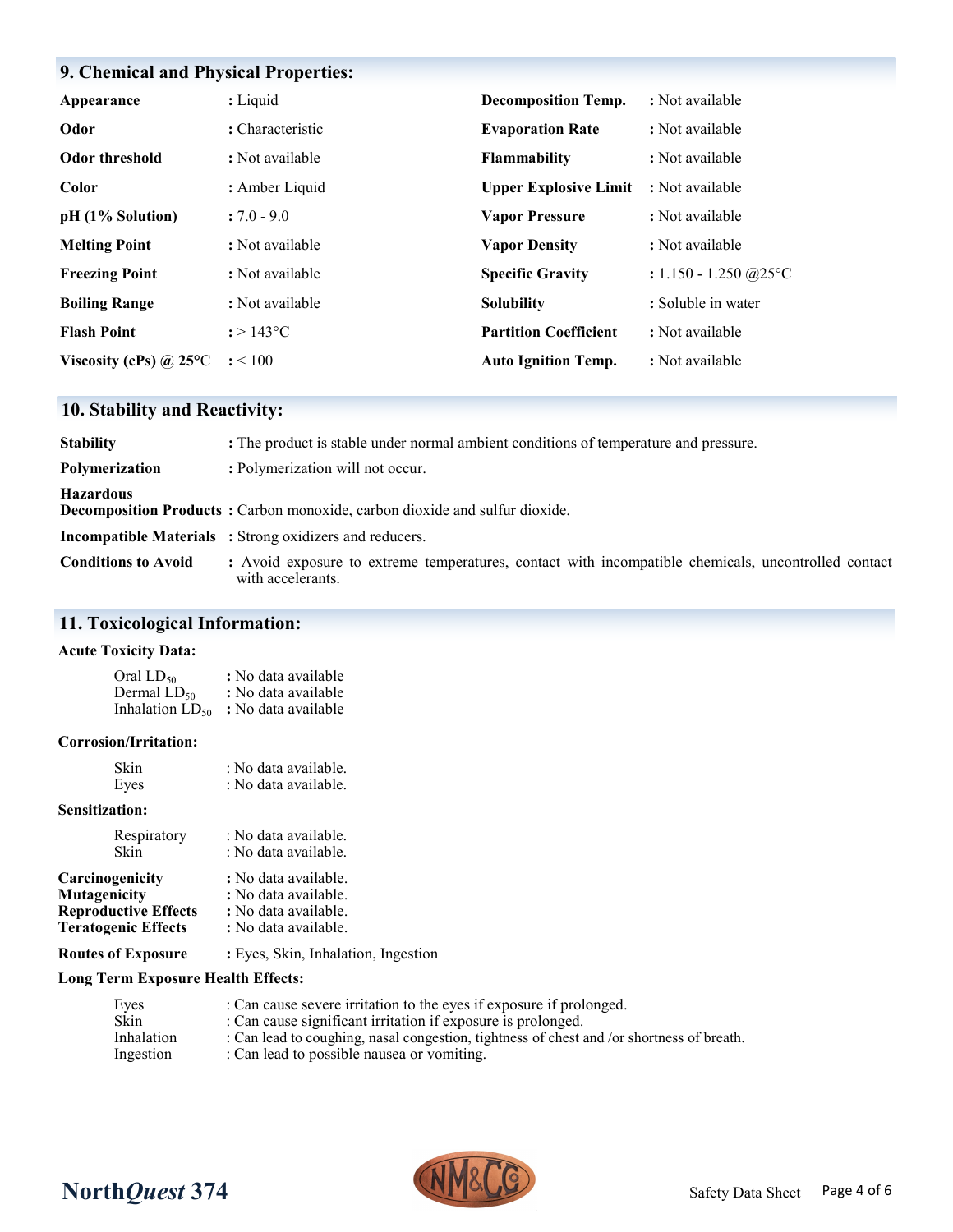### **12. Ecological Information:**

#### **All work practices must be aimed at eliminating environmental contamination.**

| <b>Biodegradability</b>                    | : No data available.                                                                                                                          |
|--------------------------------------------|-----------------------------------------------------------------------------------------------------------------------------------------------|
| <b>Bioaccumulative</b><br><b>Potential</b> | : No data available.                                                                                                                          |
| <b>Terrestrial Ecotoxicity</b>             | : This material may be harmful or fatal to contaminated plants or animals, especially if large volumes are<br>released into the environments. |
| <b>Aquatic Ecotoxicity</b>                 | : This product may be harmful or fatal to exposed aquatic life in low concentrations.                                                         |
| <b>Mobility in Soil</b>                    | : No data available.                                                                                                                          |
| <b>Other Adverse Effects</b>               | : No data available.                                                                                                                          |

### **13. Disposal Considerations:**

| <b>Disposal Method</b>  | : Dispose of waste at an appropriate waste disposal facility according to current applicable laws and<br>regulations.                                                                                                          |
|-------------------------|--------------------------------------------------------------------------------------------------------------------------------------------------------------------------------------------------------------------------------|
| <b>For Large Spills</b> | : Contain material and call local authorities for emergency assistance.                                                                                                                                                        |
| <b>Product Disposal</b> | : Dispose of at a supervised incineration facility or an appropriate waste disposal facility according to<br>current applicable local, state and federal laws, regulations and product characteristics at time of<br>disposal. |
| <b>Empty Container</b>  | : Contaminated container should be labeled and disposed in accordance to local, state and federal laws and<br>regulations.                                                                                                     |
| <b>General Comments</b> | : Refer to section 6, accidental release measures for additional information.                                                                                                                                                  |

### **14. Transport Information:**

| <b>Regulatory</b><br><b>Information</b> | UN No. | <b>Proper Shipping Name</b> | <b>UN Class</b> | Packing<br>Group | <b>Labels</b> |
|-----------------------------------------|--------|-----------------------------|-----------------|------------------|---------------|
| <b>US DOT</b>                           | None   | Not Regulated               | None            |                  | None          |
| <b>IMDG</b>                             | None   | Not Regulated               | None            |                  | None          |
| <b>IATA</b>                             | None   | Not Regulated               | None            |                  | None          |

### **15. Regulatory Information:**

#### **U.S. Federal Regulations:**

**TSCA:** All components of this product are listed on the TSCA inventory.

#### **CERCLA**: Not listed

**SARA TITLE III (EPCRA) Section 302/304:** No components of this product were found to be on the hazardous chemicals list. **SARA TITLE III (EPCRA) Section 311/312:** Acute health hazard.